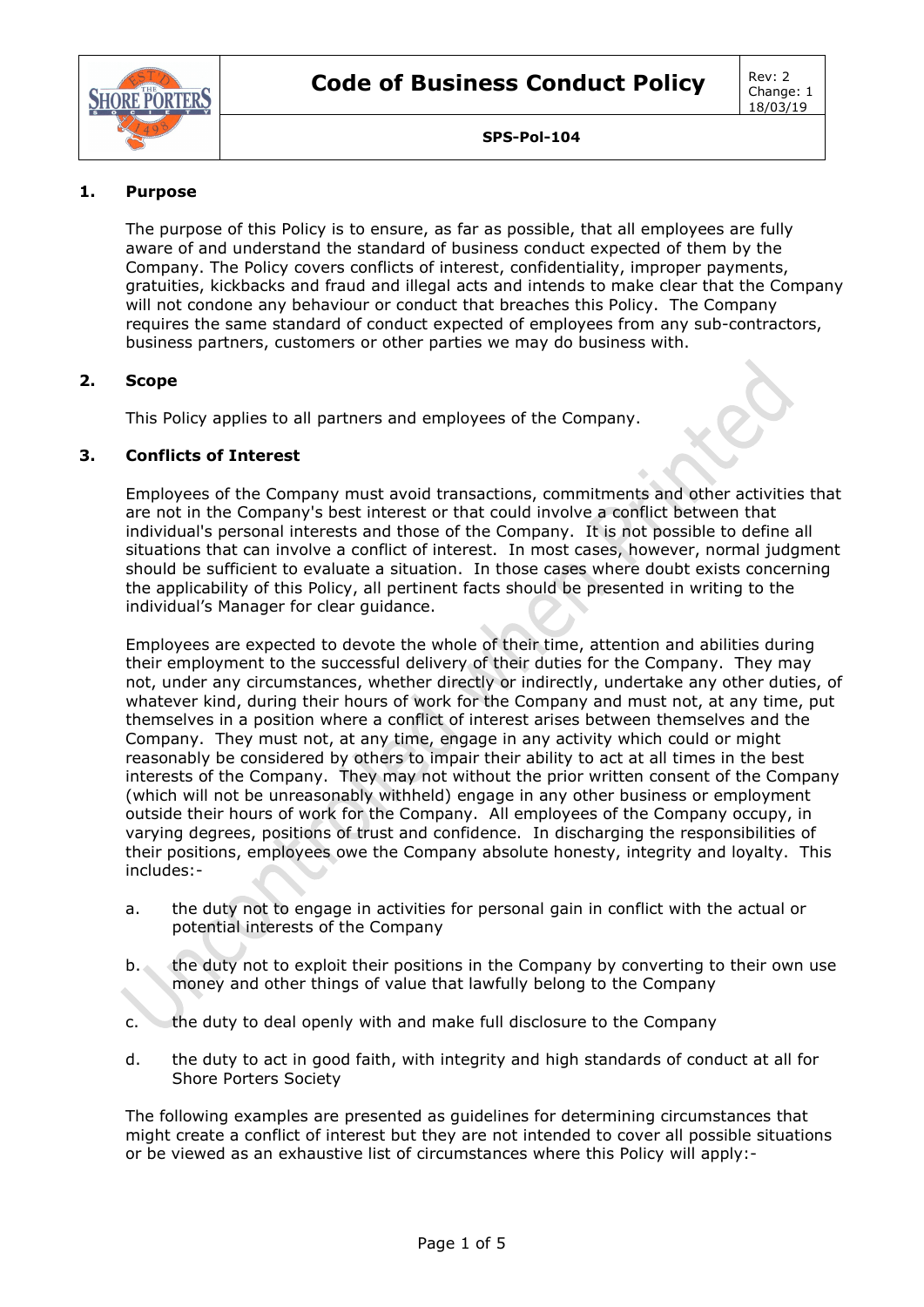

- a. Employment Outside the Company Self employment or outside business ventures should be fully disclosed to the employee's Line Manager. Outside employment with any company or individual doing business or competing with the Company will be considered a conflict of interest, and the employee may find themselves subject to the Company Disciplinary Procedure.
- b. Management Positions with Other Entities Prior approval of one of the company partners must be obtained if an partner or employee of the Company wishes to serve as an officer, director, consultant or as a member of management at any level in another entity that competes or does business with the Company. This restriction does not apply to non-profit, civic, educational, social, professional or religious organisations.
- c. Effect of Other Directorships on Transactions The Partners of the Company generally have diversified business interests and are connected with other entities with which, from time to time, the Company may have business dealings. No contract or other transaction between the Company and any other entity shall be affected by the fact that any member of the partner's are interested in, or officer of, such other entity. Under no circumstances, shall a member of the Partner's team vote on any transaction in which they or an entity with which they have connections is interested. Any such interest should be fully disclosed to other company Partner's.
- d. Transactions with Affiliates The Company buys many goods and services from third parties. In transacting such business, it is the policy of the Company to select vendors and contractors on the basis of merit, without favoritism, and whenever practicable, on a competitive basis. Employees must not engage in any activities that might impair their independence of judgment in selecting a vendor or contractor. It is against Company policy for an employee in a position that involves buying or selling goods or services, or negotiating with vendors or contractors, to have any substantial economic interest, either directly or indirectly, in any private or publiclyheld business organisation that transacts business with the Company or is in competition with the Company. Further, no employee, or any member of their immediate family or any 'affiliate', may lease or rent any kind of facilities or equipment to the Company or to any company or individual dealing with the Company.

### **4. Confidentiality**

As a natural part of employment with the Company, employees may come into contact with confidential or sensitive information. Any Company information, other than that contained in authorised, publicly available documents, must be kept confidential unless the Company's express prior written consent has been obtained. This requirement exists both during and after employment and includes, without limitation, any information on acquisitions or divestitures, new developments or techniques, major changes in management or organisation, prices paid or received for goods or services, financial condition of the Company, significant contracts, and the like. In particular, employees must not use such information for the benefit of any future employers or for their own personal benefit, either directly or indirectly. All customer information is classified as confidential and should not, therefore, be disclosed to anyone outside of the Company or any other third party. To disclose such information without express permission is a disciplinary offence. Where there is any doubt about whether information is of a confidential nature, employees should get advice from their Line Manager. Breach of this condition will normally lead to disciplinary action being taken, up to and including summary dismissal, depending on the circumstances of the incident.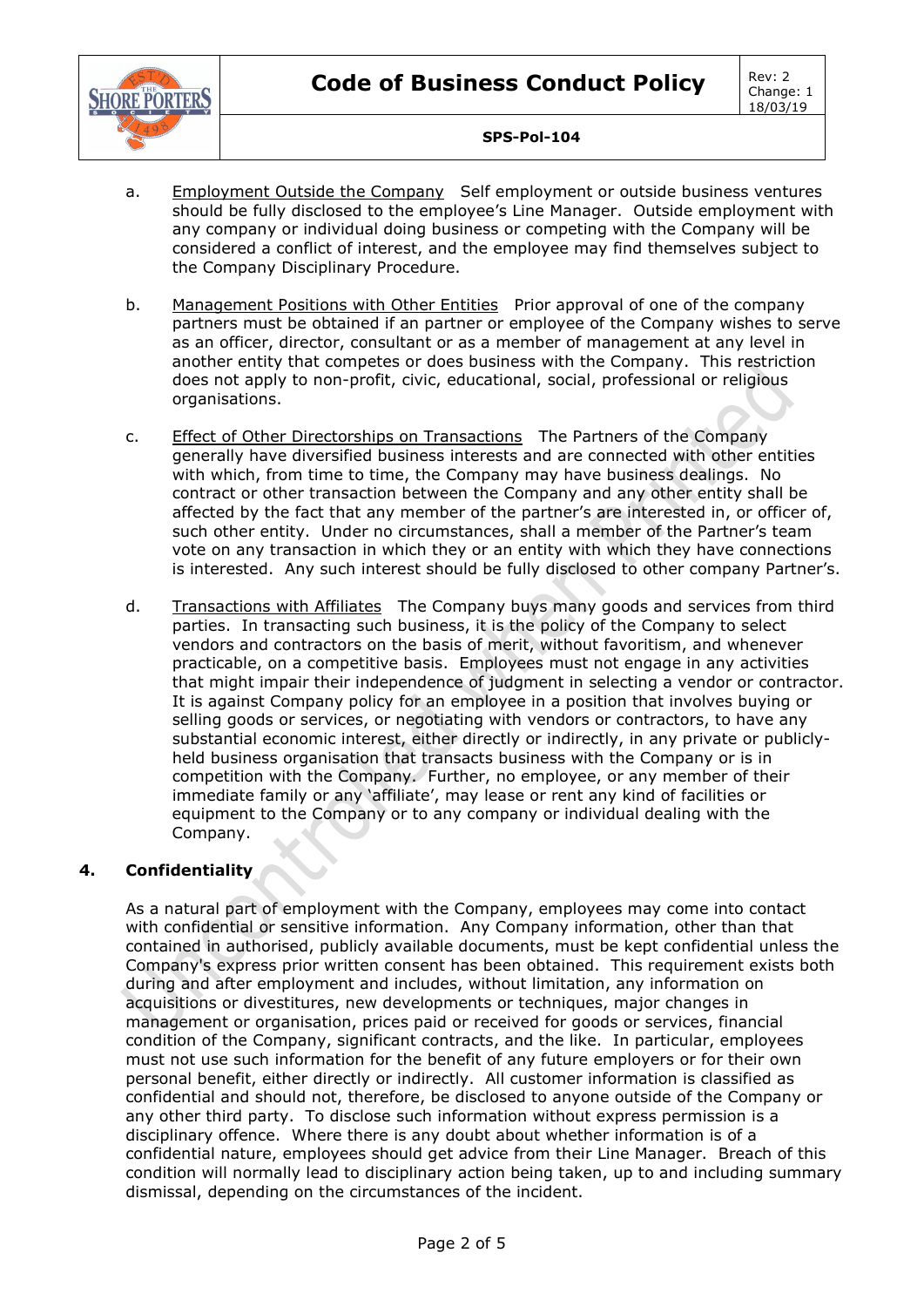

On termination of employment, all items of equipment, appliances, books, documents, software, correspondence, records, specifications, models, notes and the like which may have been issued to employees by the Company for the purpose of their work or for any other reason must be returned to the Company.

### **5. Improper Payments, Gratuities or Kickbacks**

It is against Company policy for an employee to make, receive or request any payments or other advantage that violate the laws of the United Kingdom or a host country or present, receive or request bribes, kickbacks or influence payments or other advantage to customers, suppliers, government officials, political parties or candidates, or others with the intention of influencing a decision or buying favors. Gifts and entertainment may be given to third parties at the Company's expense only if they meet all the following criteria:-

- a. cash or cash equivalents are not permitted
- b. they are of sufficiently limited value and in a form that will not be construed as a bribe or payoff
- c. they shall be of a type consistent with generally accepted business practices and ethical standards in the country of residence of the recipient and support the achievement of a valid business purpose

Employees should be completely satisfied that public disclosure of any such payments will not embarrass the Company in any country in which it does business.

It is against Company Policy for a partner, manager or employee of the Company, or any member of any of these person's immediate family, to accept any gifts, such as payments, loans, services or any other type of gratuity, except of nominal value, from any third party that does, or is seeking to do, business with (or is a competitor of) the Company. Further, such individuals are not to participate in any type of extravagant entertainment with a supplier or contractor. These restrictions do not include gifts of nominal value under £5 or entertainment, meal or social invitations that are customary and proper under the circumstances, support the achievement of a valid business purpose, are consistent with high standards of business ethics and do not place the recipient under an obligation of any kind.

### **6. Fraud and Illegal Acts**

The Company is committed to the prevention and elimination of any fraud within the activities of the company. To this end:-

- a. each case of suspected fraud will be rigorously investigated
- b. the police or other appropriate authorities will be called in whenever it appears that a criminal offence may have been committed
- c. the Company's Disciplinary Procedure will be followed
- d. action will be taken against any guilty party to recover any loss to the Company

### **7. Anti-Trust**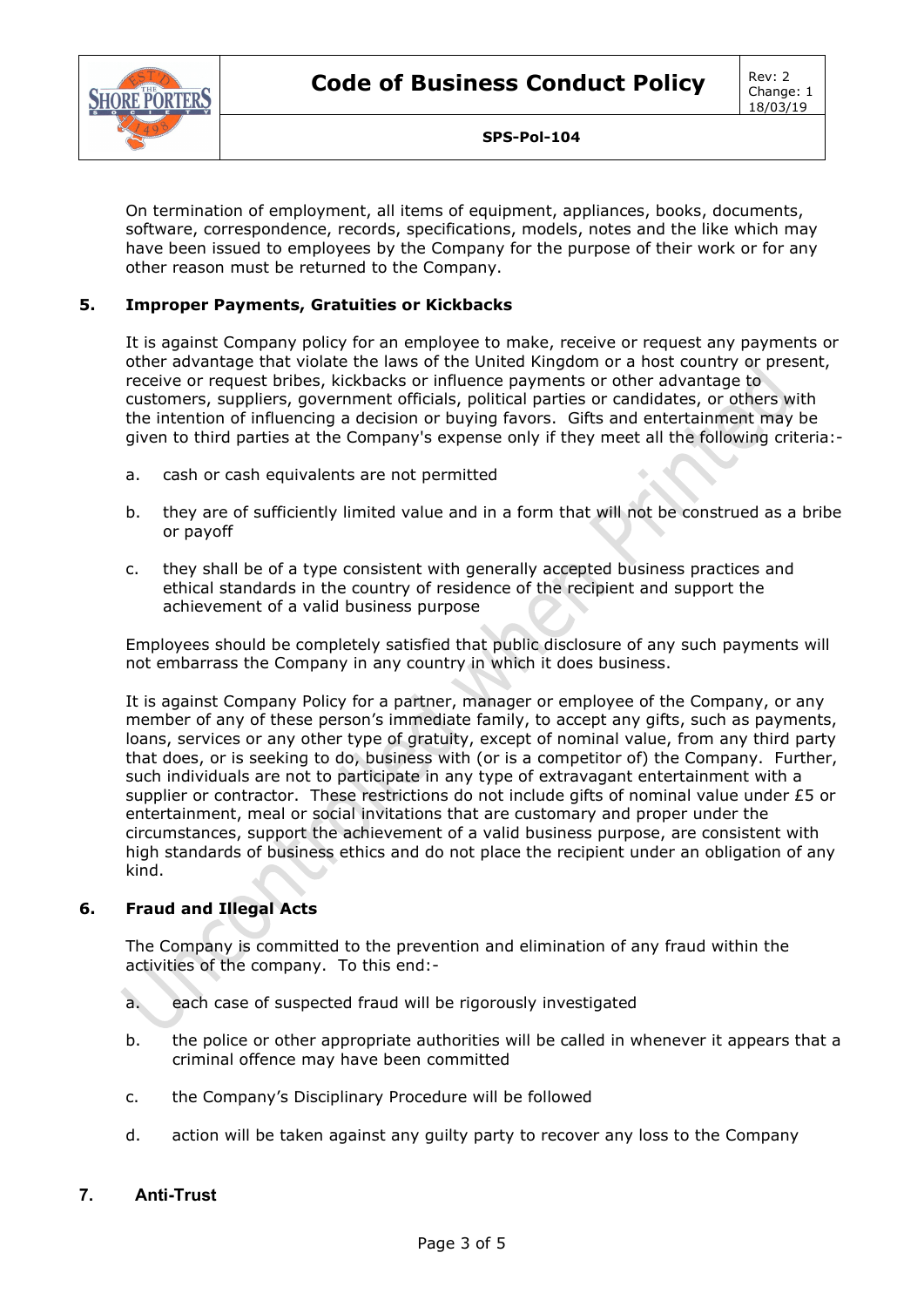

# **Purpose**

The purpose of this Anti-trust statement in the Shore Porters Code of Business Conduct is to promote compliance with all anti-trust laws and industry requirements. Anti-trust laws are designed to:

- Guarantee free and open competition in a capitalist economy; and
- Prohibit anti-competitive behaviour by either individual players acting alone or multiple players acting together

# **Why Do You Need to Understand Anti-trust Law?**

Each employee is responsible for ensuring that he or she does not violate any anti-trust laws or the Shore Porters Anti-trust requirements. Remember:

- Each country has its own anti-trust laws
- Anti-trust enforcement is conducted by cooperation between governments worldwide
- Our business dealings may impact more than one country and therefore may be subject to different anti-trust laws. You therefore need to not only be familiar with the Shore Porters Anti-trust requirements, but with local laws as they may apply to you.
- You must be able to recognize when to seek advice of legal counsel.
- As a Fidi FAIM member we have a duty to ensure our Anti-trust statement is fully compliant with their requirements as documented in the Fidi FAIM standard version 3.2

### **Penalties for Violation of Anti-trust laws**

Shore Porters may operate from time to time in different countries outside the United Kingdom, and is therefore exposed to different civil and/or criminal penalties. Anti-trust enforcement can reach beyond the border, and many government agencies work cooperatively to investigate and enforce anti-trust laws. You may be subject to the anti-trust laws of another country if your conduct affects the commerce of another country.

### **What do Anti-trust Laws Target?**

Acting with others:

It is illegal for two or more parties to get together to unreasonably restrain trade.

### Acting Alone:

A company may not illegally monopolize or try to monopolize a product or a service.

Anti-trust laws do not prohibit all restraints on trade, only those that are unreasonable. These are the Major Areas of Risk Under Anti-trust Laws:

- Price Fixing & Bid Rigging
- Trade Association Meetings
- Market Allocation
- Tying/Reciprocal Dealing
- Boycotts
- Mergers and Acquisitions